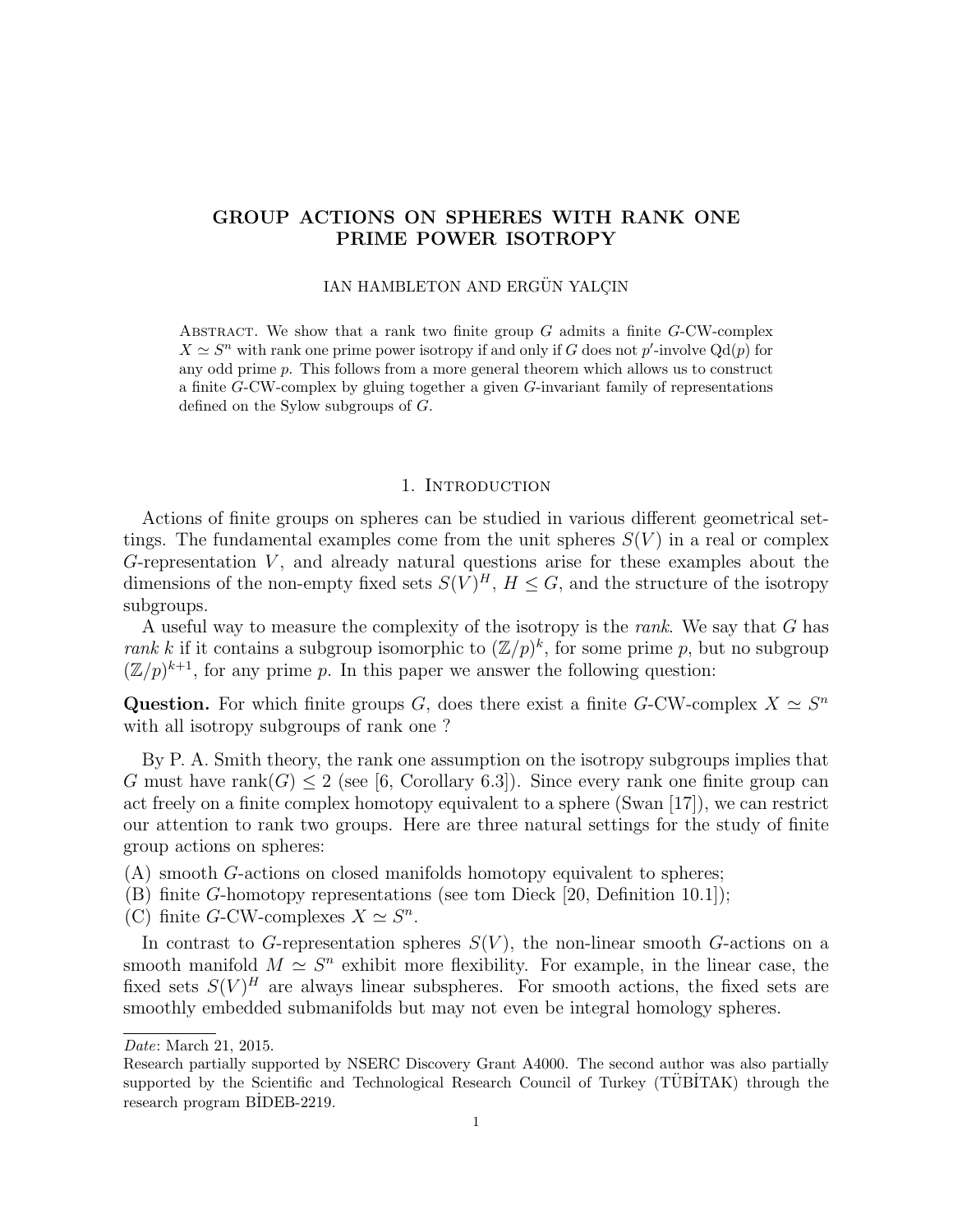Well-known general constraints on smooth actions arise from P. A. Smith theory: if H is a subgroup of p-power order, for some prime p, then  $M<sup>H</sup>$  is a  $\mathbb{Z}_{(p)}$ -homology sphere. In addition, even if the fixed sets are diffeomorphic to spheres, they may be knotted or linked as embedded subspheres in  $M$  (see [21], [3]). One can also consider topological G-actions, usually with the assumption of local linearity, otherwise the fixed sets may not be locally flat submanifolds.

In the setting (B) of G-homotopy representations, the objects of study are finite (or more generally finite-dimensional)  $G-CW$ -complexes X satisfying the property that for each  $H \leq G$ , the fixed point set  $X^H$  is homotopy equivalent to a sphere  $S^{n(H)}$  where  $n(H) = \dim X^H$ . We could also consider a version of this setting where dim  $X^H$  is the same as its homological dimension, and  $X^H$  is a  $\mathbb{Z}_{(p)}$ -homology  $n(H)$ -sphere, for H of p-power order.

The third setting (C) is the most flexible of all. Here we suppose that  $X \simeq S^n$  is a finite G-CW-complex homotopy equivalent to a sphere, but do not require that dim  $X = n$ . Moreover, we make no initial assumptions about the homology of the fixed sets  $X^H$ , although the conditions imposed by P. A. Smith theory with  $\mathbb{F}_p$ -coefficients still hold. In the setting (C), we will see that dim  $X^H$  must be (much) higher in general than its homological dimension, and this provides new obstructions to understanding our motivating question in setting  $(A)$  or  $(B)$ .

In this paper we provide a complete answer for the existence question in setting (C). Our construction produces G-CW-complexes with prime power isotropy.

**Theorem A.** Let G be a finite group of rank two. If G admits a finite  $G$ -CW-complex  $X \simeq S^n$  with rank one isotropy then G is  $Qd(p)$ -free. Conversely, if G is  $Qd(p)$ -free, then there exists a finite G-CW-complex  $X \simeq S^n$  with rank one prime power isotropy.

The group  $Qd(p)$  is defined as the semidirect product

$$
Qd(p) = (\mathbb{Z}/p \times \mathbb{Z}/p) \rtimes SL_2(p)
$$

with the obvious action of  $SL_2(p)$  on  $\mathbb{Z}/p \times \mathbb{Z}/p$ . We say  $Qd(p)$  is p'-involved in G if there exists a subgroup  $K \leq G$ , of order prime to p, such that  $N_G(K)/K$  contains a subgroup isomorphic to  $Qd(p)$ . If a group G does not p'-involve  $Qd(p)$  for any odd prime p, then we say that G is  $Qd(p)$ -free.

In our earlier work [5] and [6], we studied this problem in the setting  $(B)$  of  $G\text{-}homotopy$ representations, introduced by tom Dieck (see [20, Definition 10.1]). We found a list of conditions on a rank two finite group  $G$  that guarantees the existence of a finite  $G$ homotopy representation with rank one prime power isotropy. Identifying the full list of necessary and sufficient conditions is still an open problem, but we did provide a complete answer [6, Theorem C] for rank two finite simple groups.

The necessity of the  $Qd(p)$ -free condition was established in [23, Theorem 3.3] and [6, Proposition 5.4. In the other direction, if G is a rank two finite group which is  $Qd(p)$ -free then G has a p-effective representation  $V_p: G_p \to U(n)$  (see Definition 5.6) which can be used to construct finite G-CW-complexes  $X \simeq S^n$  with rank one isotropy. The existence of these p-effective representations was proved by Jackson [8, Theorem 47] and they were also one of the main ingredients for the constructions in Hambleton-Yalçın  $[6]$ .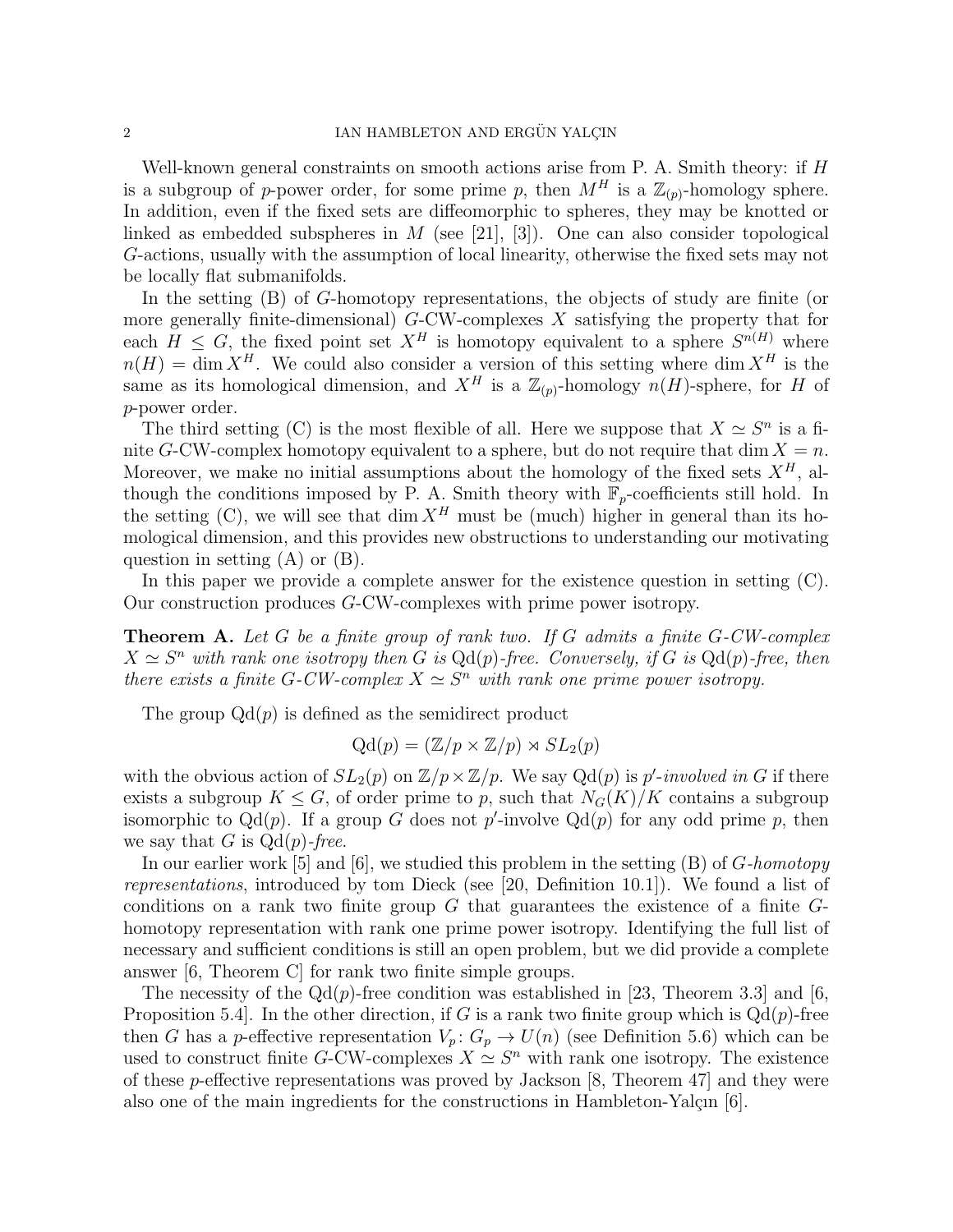To do the construction in Theorem A, we prove a more technical theorem. We now introduce more terminology to state this theorem. For each prime  $p$  dividing the order of G, let  $G_p$  denote a fixed Sylow p-subgroup of G.

**Definition 1.1.** Suppose that we are given a family of *Sylow representations*  $\{V_p\}$  defined on Sylow p-subgroups  $G_p$ , over all primes p. We say the family  $\{V_p\}$  is G-invariant if

- (i)  $V_p$  respect fusion in G, i.e., the character  $\chi_p$  of  $V_p$  satisfies  $\chi_p(gxg^{-1}) = \chi_p(x)$ whenever  $gxg^{-1} \in G_p$  for some  $g \in G$  and  $x \in G_p$ ; and
- (ii) for all p, dim  $V_p$  is equal to a fixed positive integer n.

Given a G-invariant family of Sylow representations  $\{V_p\}$ , we construct a G-equivariant spherical fibration  $q: E \to B$  over a contractible G-space B with isotropy in P such that for every  $x \in \text{Fix}(B, G_p) = B^{G_p}$ , the fiber  $q^{-1}(x)$  is  $G_p$ -homotopy equivalent to  $S(V_p^{\oplus k})$  for some  $k \geq 1$  (see Theorem 3.4). The total space of this G-fibration has many interesting properties: in particular, it admits a G-map

$$
f_0\colon \coprod_p G \times_{G_p} S(V_p^{\oplus k}) \to E.
$$

By adapting the G-CW-surgery techniques introduced by Oliver-Petrie [12] to this G-map, we obtain a finite G-CW-complex  $X \simeq S^{2kn-1}$  whose restriction to Sylow p-subgroups resembles the linear spheres  $S(V_p^{\oplus k})$ . In particular, we prove the following theorem (see Definition 3.6 for the definition of  $p$ -local  $G$ -equivalence).

**Theorem B.** Let G be a finite group. Suppose that  $\{V_p: G_p \to U(n)\}\$  is a G-invariant family of Sylow representations. Then there exists a positive integer  $k \geq 1$  and a finite  $G$ -CW-complex  $X \simeq S^{2kn-1}$  with prime power isotropy, such that the  $G_p$ -CW-complex  $\text{Res}_{G_p}^G X$  is p-locally  $G_p$ -equivalent to  $S(V_p^{\oplus k})$ , for every prime  $p \mid |G|$ ,

This theorem was stated by Petrie [13, Theorem C] in a slightly different form and a sketched proof was provided. Related results were proved by tom Dieck (see [18, Satz 2.5], [19, Theorem 1.7]). Although we use some of the steps of these arguments, we believe that a proof of Theorem B does not exist in the literature. All the previous constructions seem to aim towards obtaining a finite G-CW-complex  $X \simeq S^m$  with dim  $X = m$ . However, we showed in [5] and [6] that there are additional necessary conditions for obtaining such a complex with prime power isotropy. Here is a specific example.

**Example 1.2.** Let G denote the dihedral group of order  $2q$ , with q an odd prime. Let  $V_2$  be a trivial representation of  $G_2 = \mathbb{Z}/2$ , and let  $V_q$  be a free unitary representation of  $G_q = \mathbb{Z}/q$ , such that dim  $V_2 = \dim V_q$ . Then Theorem B shows that there exists a finite G-CW-complex  $X \simeq S^m$ , with  $Fix(X, G_2) \simeq S^m$  (2-locally), and  $Fix(X, G_q) = \emptyset$ , for some integer  $m = 2kn - 1$ . However, these conditions imply that  $\dim X > m$  by [5, Proposition 2.10] (compare [15, Theorem 4.2]).

The paper is organized as follows: In Section 2, we show that for every finite group  $G$ , there is a finite-dimensional contractible  $G$ -space  $B$  with prime power isotropy, such that for every p-subgroup H, the fixed point set  $X^H$  is  $\mathbb{Z}_{(p)}$ -acyclic. This might be of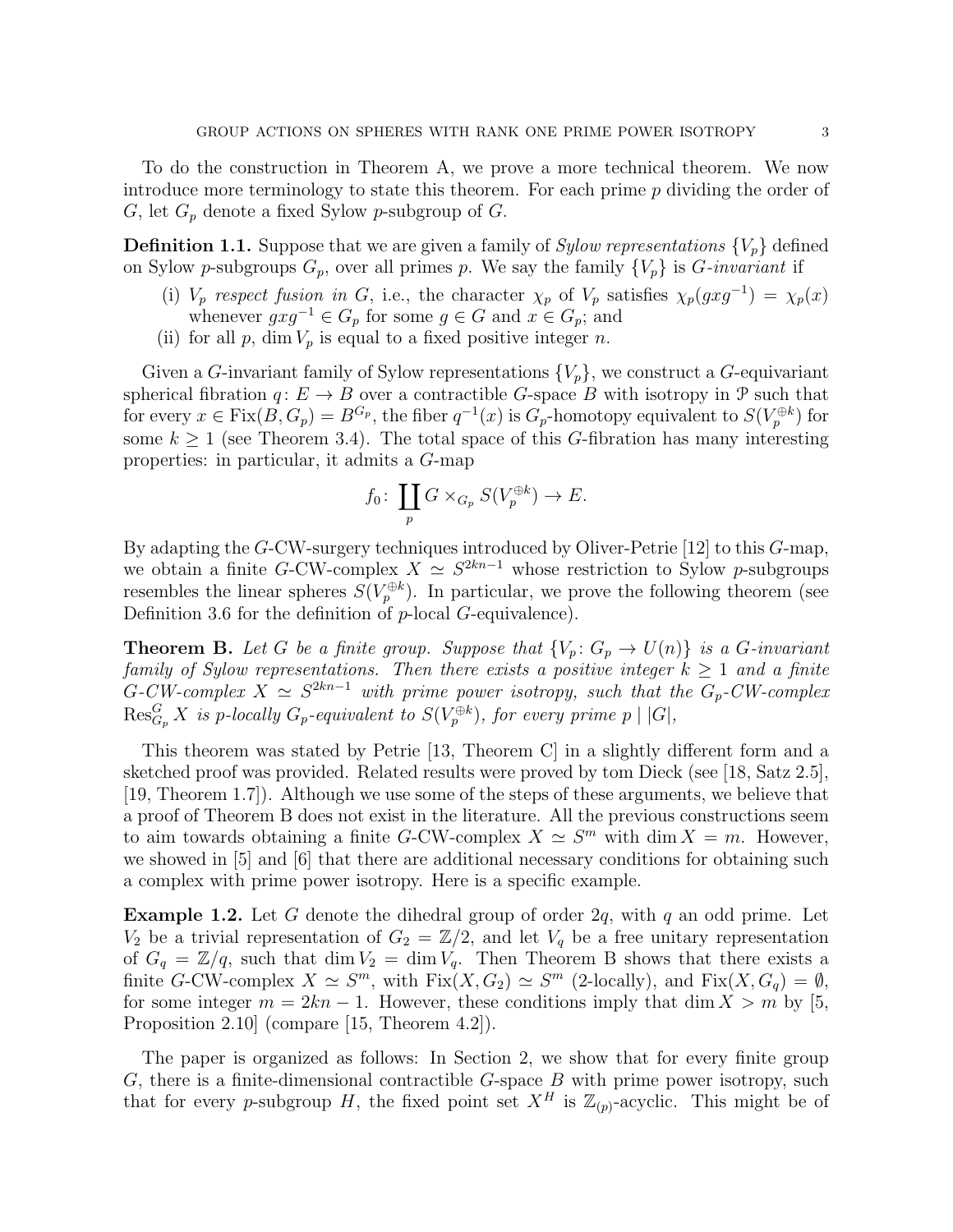independent interest, since P. A. Smith theory only guarantees that the fixed sets are  $\mathbb{F}_p$ acyclic. In Section 3, using this space as base space, we construct a G-equivariant fibration  $q: E \to B$  with fiber type  $S(V_H^{\oplus k})$ , for a given compatible family  $\{V_H\}$  of representations. The total space E has only prime power isotropy and its restriction to  $G_p$  is p-locally  $G_p$ -equivalent to  $S(V_p^{\oplus k})$  for some  $k \geq 1$ . However, E is not a finite G-CW complex, and this means that the methods of [12] must be applied with care.

In Section 4, we prove Proposition 4.1 which allows us to kill homology groups to reach to a p-local homotopy equivalence on fixed points of p-subgroups. In Section 5, we prove our main theorems (Theorem A and Theorem B). Theorem A essentially follows from Theorem B once we apply a theorem of Jackson  $[8]$  on the existence of p-effective characters for rank two finite groups which are  $Qd(p)$ -free.

Finally, we remark that Theorem A was also stated in Jackson [8, Proposition 48], but the indication of proof appears to confuse homotopy actions with finite G-CW-complexes. The motivation for Theorem A comes from the work of Adem and Smith [1] on the existence of free actions of finite groups on a product of two spheres. There is an interesting set of conditions related to this problem which we discussed in detail in [6, Section 1]. We refer the reader to this discussion for further details on the history of this problem.

Acknowledgement. The second author would like to thank McMaster University for the support provided by a H. L. Hooker Visiting Fellowship, and the Department of Mathematics & Statistics at McMaster for its hospitality while this work was done.

### 2. Acyclic complexes with prime power isotropy

The main purpose of this section is to prove the following theorem.

**Theorem 2.1.** Let G be a finite group and  $\mathcal P$  denote the family of all subgroups of G with prime power order. Then there exists a finite-dimensional contractible  $G$ -CW-complex  $X$ , with isotropy in P, such that for every p-subgroup  $P \leq G$ , the fixed point subspace  $X^P$  is  $\mathbb{Z}_{(p)}$ -acyclic.

There is a similar theorem by Leary and Nucinkis [10, Proposition 3.1] for infinite groups acting on contractible complexes, which implies in particular that for a finite group G, there is a finite-dimensional contractible G-CW-complex X with isotropy in  $\mathcal{P}$ . But this contractible complex is constructed using a mapping telescope, and the fixed point subspaces are  $\mathbb{F}_p$ -acyclic but do not have finitely generated  $\mathbb{Z}_{(p)}$ -homology.

Let  $\mathcal{F}_p$  denote the family of all p-subgroups of G. The family P is the union of families  $\mathcal{F}_p$  over all over all primes p dividing the order of G. To prove Theorem 2.1, we first prove the following result.

**Proposition 2.2.** Let G be a finite group and p be a prime such that  $p \mid |G|$ . Then, there exists a finite-dimensional G-CW-complex X, with isotropy in  $\mathcal{F}_p$ , such that for every p-subgroup  $P \leq G$ , the fixed point subspace  $X^P$  is  $\mathbb{Z}_{(p)}$ -acyclic.

A finite-dimensional  $\mathbb{F}_p$ -acyclic complex with *p*-subgroup isotropy is constructed in [7, Theorem 2.14]. But this construction also uses a mapping telescope so it does not have finitely generated  $\mathbb{Z}_{(p)}$ -homology.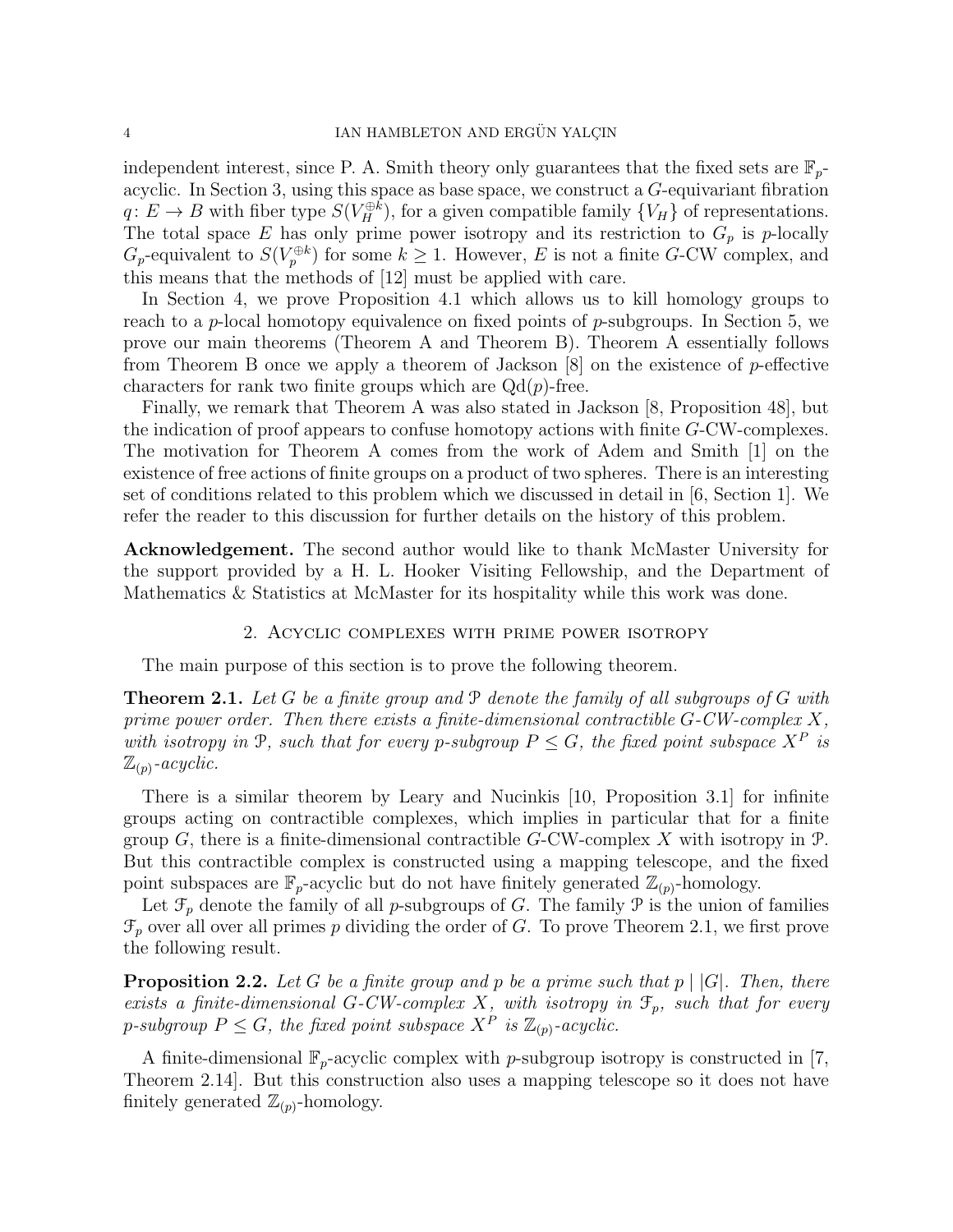The construction we propose uses some of our earlier methods for constructing G-CWcomplexes. In particular, we use chain complexes over the orbit category. Recall that the orbit category  $\Gamma_G := \mathrm{Or}_{\mathcal{H}} G$  over a family  $\mathcal{H}$  is the category with objects  $G/H$ , where  $H \in \mathcal{H}$ , and whose morphisms are given by G-maps  $G/H \to G/K$ . Given a commutative ring R with unity, an  $R\Gamma$ <sub>G</sub>-module is defined as contravariant functors from  $\Gamma$ <sub>G</sub> to the abelian category of R-modules. For more details on  $R\Gamma_G$ -modules we refer the reader to  $[4]$  (see also Lück  $[11, §9, §17]$  and tom Dieck  $[20, §10-11]$ ).

Recall that for every family  $H$ , there is a universal space  $E_H G$  such that isotropy subgroups of  $E_{\mathcal{H}}G$  are in  $\mathcal{H}$  and for every  $H \in \mathcal{H}$ , the fixed point set  $(E_{\mathcal{H}}G)^H$  is contractible. If  $\mathbf{C} = \mathbf{C}(E_{\mathcal{H}}G^?; R)$  denote the cellular chain complex (over the orbit category) of the space  $E_{\mathcal{H}}G$ , then **C** is a chain complex of free  $R\Gamma_G$ -modules. Note that the augmented complex

$$
\widetilde{\mathbf{C}}: \quad \cdots \to \mathbf{C}_n \xrightarrow{\partial_n} \mathbf{C}_{n-1} \xrightarrow{\partial_{n-1}} \mathbf{C}_{n-2} \to \cdots \to \mathbf{C}_1 \to \mathbf{C}_0 \to \underline{R} \to 0,
$$

is an exact sequence, where  $\underline{R}$  denotes the constant functor. Hence  $C$  is a projective resolution of  $\underline{R}$  as an  $R\varGamma_G$ -module.

**Lemma 2.3.** Let  $\mathfrak{H} = \mathfrak{F}_p$ , the family of all p-subgroups in G, and let  $R = \mathbb{Z}_{(p)}$ . Then there is a positive integer n such that ker  $\partial_{n-1}$  is a projective R $\Gamma_G$ -module.

*Proof.* This follows from the fact that  $\underline{R}$  has a finite projective dimension as an  $R\Gamma$ <sub>G</sub>module (see [4, Corollary 3.15]). Note that n can be taken as any integer greater or equal to the homological dimension of  $\underline{R}$  as an  $R\Gamma$ <sub>G</sub>-module.

Now we are ready to prove Proposition 2.2.

*Proof of Proposition 2.2.* Let  $\mathbf{C} = \mathbf{C}(E_{\mathcal{F}_p}G^?; R)$  and  $P = \ker \partial_{n-1}$  denote the projective  $RT_G$ -module for a suitably large n (as in Lemma 2.3). To avoid problems in low dimensions, we also assume  $n \geq 3$ . Let Q be a projective  $R\Gamma_G$ -module such that  $P \oplus Q$  is a free  $R\Gamma_G$ -module. Using the Eilenberg swindle, we see that ker  $\partial_n \oplus F \cong F$ , where  $F = Q \oplus P \oplus Q \oplus \cdots$  is an infinitely generated free  $R\Gamma_G$ -module. Adding the chain complex

$$
\cdots \to 0 \to F \xrightarrow{id} F \to 0 \to \cdots
$$

to the truncated complex, we obtain a complex of free  $R\Gamma$ <sub>G</sub>-modules

$$
0 \to F \xrightarrow{\varphi} \mathbf{C}_{n-1} \oplus F \xrightarrow{(\partial_{n-1},0)} \mathbf{C}_{n-2} \to \cdots \to \mathbf{C}_1 \to \mathbf{C}_0 \to 0
$$

where the map  $\varphi$  is defined as the composition  $F \cong \ker \partial_{n-1} \oplus F \hookrightarrow \mathbf{C}_{n-1} \oplus F$ . Note that this chain complex can be lifted to a chain complex of free  $\mathbb{Z}\Gamma$ <sub>G</sub>-modules

$$
\mathbf{D}: 0 \to \mathbf{D}_n \to \mathbf{D}_{n-1} \to \mathbf{D}_{n-2} \to \cdots \to \mathbf{D}_0 \to 0
$$

where the resulting complex has homology groups that are (possibly infinitely generated) abelian groups with torsion coprime to p. Because of the special structure of the original  $R\Gamma$ <sub>G</sub>-complex, we can assume that the lifting **D** is of the form

$$
\mathbf{D}: 0 \to \widehat{F} \xrightarrow{\widehat{\varphi}} \widehat{\mathbf{C}}_{n-1} \oplus \widehat{F} \xrightarrow{(\partial_{n-1},0)} \widehat{\mathbf{C}}_{n-2} \to \cdots \to \widehat{\mathbf{C}}_1 \to \widehat{\mathbf{C}}_0 \to 0
$$

where  $\widehat{\mathbf{C}}_i = \mathbf{C}_i(E_{\mathcal{F}_n}G; \mathbb{Z})$  and  $\widehat{F}$  is a free  $\mathbb{Z}\Gamma_G$ -module such that  $\widehat{F}\otimes R \cong F$ .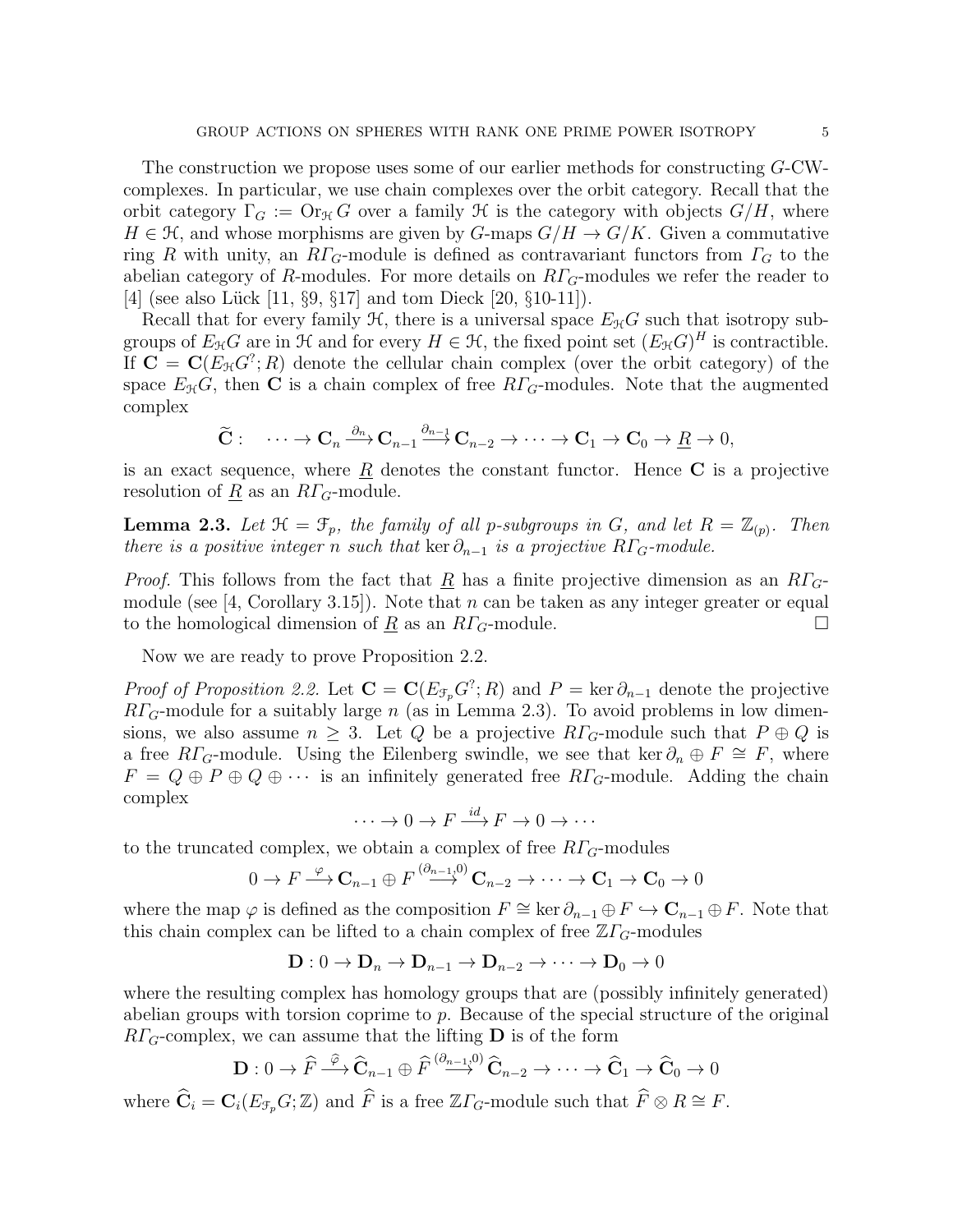The map  $\hat{\varphi}$  is obtained as follows: let  $\{e_i\}$  be a basis for F as an  $R\Gamma_G$ -module. For each *i*, there is an integer  $s_i$ , coprime to p, such that  $\varphi(s_i e_i) \in \mathbb{C}_{n-1} \oplus F$ . Let F be the  $\mathbb{Z}\Gamma_G$ -submodule of F generated by  $\{s_ie_i\}$  and  $\widehat{\varphi}$  be the map induced by  $\varphi$ . It is easy to see from this that the reduced homology of this complex  $\bf{D}$  is zero except at dimension  $n-1$  and  $H_{n-1}(\mathbf{D})$  is a torsion abelian group with torsion coprime to p (possibly infinitely generated).

Note that we can assume that **D** is partially realized by the  $(n - 1)$ -skeleton of the complex  $E_{\mathcal{F}_p}G$ . In fact, by attaching orbits of cells to  $E_{\mathcal{F}_p}G$  with p-subgroup isotropy, we can assume that **D** is realized for dimensions  $\leq n-1$ . The last realization step can be done using [4, Lemma 8.1]. Note that for this step we need to assume  $n \geq 3$ .

Hence, we can conclude that for every finite group  $G$ , there is a finite-dimensional G-CW-complex X with isotropy in  $\mathcal{F}_p$ , such that

- (i) X is n-dimensional and  $(n-2)$ -connected where  $n = \max\{3, \text{homdim } R\};$
- (ii) for each  $P \in \mathcal{F}_p$ , the only nontrivial reduced homology of the fixed point subspace  $X^P$  is at dimension  $n-1$  and  $H_{n-1}(X)$  is a torsion abelian group with torsion coprime to p.

In particular, for every  $P \in \mathcal{F}_p$ , the fixed point subspace  $X^P$  is  $\mathbb{Z}_{(p)}$ -acyclic. Hence this completes the proof of Proposition 2.2.

*Proof of Theorem 2.1.* In Proposition 2.2 we have constructed a  $\mathbb{Z}_{(p)}$ -acyclic complex  $X_p$ of dimension  $n_p$ , for each  $p \mid |G|$ . Let X be the join  $\mathscr{K}_p$  of all the  $X_p$ 's over all  $p \mid |G|$ . The reduced homology of X is nonzero only at dimension  $n-1$ , where  $n=\prod n_p$ , and

$$
H_{n-1}(X) \cong \bigotimes_{p||G|} H_{n_p-1}(X_p).
$$

Since  $H_{n_p-1}(X_p)$  is a torsion group coprime to p, the homology group  $H_{n-1}(X)$  is a torsion abelian group with torsion coprime to  $|G|$ . Such an abelian group has two step free resolution. To see this, note that as a  $\mathbb{Z}G$ -module  $N = H_{n-1}(X)$  is cohomologically trivial since it is a torsion group with torsion coprime to the order of the group. If we take a free cover of  $N$ , then we get an exact sequence of the form

$$
0 \to M \to F_0 \to N \to 0.
$$

Note that the module M is both torsion free and cohomologically trivial. Hence by  $|2$ , Theorem 8.10, p. 152], M is a projective module. By an Eilenberg swindle argument, we can add free modules to M and  $F_0$  to obtain a two step free resolution for N. This means, we can kill the last homology group at dimension  $n-1$  by adding free orbits of cells. By taking further joins if necessary, we an assume that  $X$  is simply connected, hence the resulting G-CW-complex is contractible. For each  $1 \neq P \in \mathcal{F}_p$ , we have  $H_*(X^P;\mathbb{Z}_{(p)}) \cong H_*(X_p^P;\mathbb{Z}_{(p)}) \cong H_*(pt;\mathbb{Z}_{(p)}),$  so the fixed subspace  $X^P$  is  $\mathbb{Z}_{(p)}$ -acyclic for every  $P \in \mathcal{F}_p$ .

## 3. G-equivariant fibrations

Let  $G$  be a finite group. In this section, we first give some necessary definitions related to G-fibrations and then construct a G-fibration over a contractible base space with prime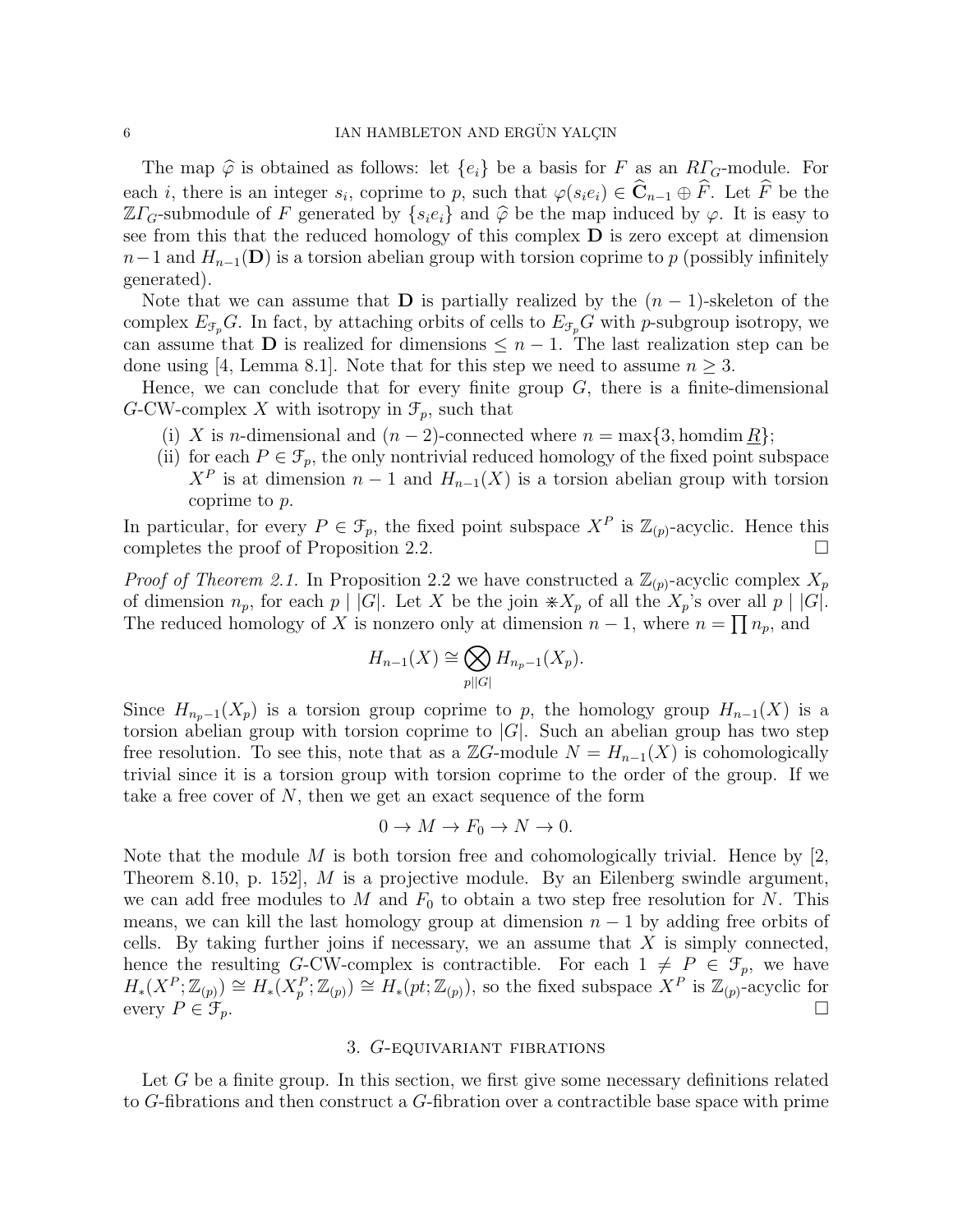power isotropy. For more details on this material we refer the reader to [24, Section 2] and to some earlier references mentioned in that paper.

**Definition 3.1.** A G-fibration is a G-map  $q: E \to B$  which satisfies the following homotopy lifting property for every  $G$ -space  $X$ : given a commuting diagram of  $G$ -maps

$$
X \times \{0\} \xrightarrow{h} E
$$
  
\n
$$
\downarrow \qquad \qquad \downarrow q
$$
  
\n
$$
X \times I \xrightarrow{H} B,
$$

there exists a G-map  $\widetilde{H}: X \times I \to E$  such that  $\widetilde{H}|_{X \times \{0\}} = h$  and  $p \circ \widetilde{H} = H$ .

If  $p: E \to B$  is a G-fibration, then for every  $x \in B$ , the isotropy subgroup  $G_x \leq G$  acts on the fiber space  $F_x = q^{-1}(x)$ . So,  $F_x$  is a  $G_x$ -space.

**Definition 3.2.** Let  $\mathcal{H}$  be a family of subgroups of G and  $\{F_H\}$  denote a family of Hspaces over all  $H \in \mathcal{H}$ . If for every  $x \in B$ , the isotropy subgroup  $G_x$  lies in  $\mathcal{H}$  and the fiber space  $F_x$  is  $G_x$ -homotopy equivalent to  $F_{G_x}$ , then  $p: E \to B$  is said to have *fiber type*  $\{F_H\}.$ 

Here and throughout the paper a family of subgroups always means a collection of subgroups which are closed under conjugation and taking subgroups. In general a Gfibration does not have to satisfy the above criteria: for  $x, y \in B$  with  $G_x = G_y = H$ , it may happen that  $F_x$  and  $F_y$  are not H-homotopy equivalent. Throughout the paper we only consider G-fibrations which do have a fiber type.

We will construct G-equivariant spherical fibrations whose fiber type is given by a family of linear G-spheres. To start we assume that we are given a compatible family of representations.

**Definition 3.3.** Let  $\mathcal{H}$  be a family of subgroups of G and  $\mathbf{V} = \{V_H\}$  denote a family of complex H-representations defined over  $H \in \mathcal{H}$ . We say **V** is a *compatible family of representations* if  $f^*(V_K) \cong V_H$  for every G-map  $f: G/H \to G/K$ . In this case, we call **V** an  $\mathcal{H}$ -representation (see [6, Definition 3.1]).

Note that since  $1 \in \mathcal{H}$ , all the *H*-representations  $V_H$  in **V** have the same dimension. We call this common dimension the dimension of  $V$ . We have the following result as a main tool for constructions of G-fibrations which was first proved by Klaus [9, Proposition 2.7]].

**Theorem 3.4.** Let G be a finite group, with  $\mathcal{H}$  a family of subgroups. Let B be a finitedimensional G-CW-complex such that the isotropy subgroup  $G_x$  lies in  $\mathfrak{H}$ , for every  $x \in B$ . Given a compatible family of complex representations  $V = {V_H}$  defined over  $H$ , there exists an integer  $k \geq 1$  and a G-equivariant spherical fibration  $q: E \to B$  such that the fiber type of q is  $\{S(V_H^{\oplus k})\}.$ 

*Proof.* See [24, Proposition 4.3].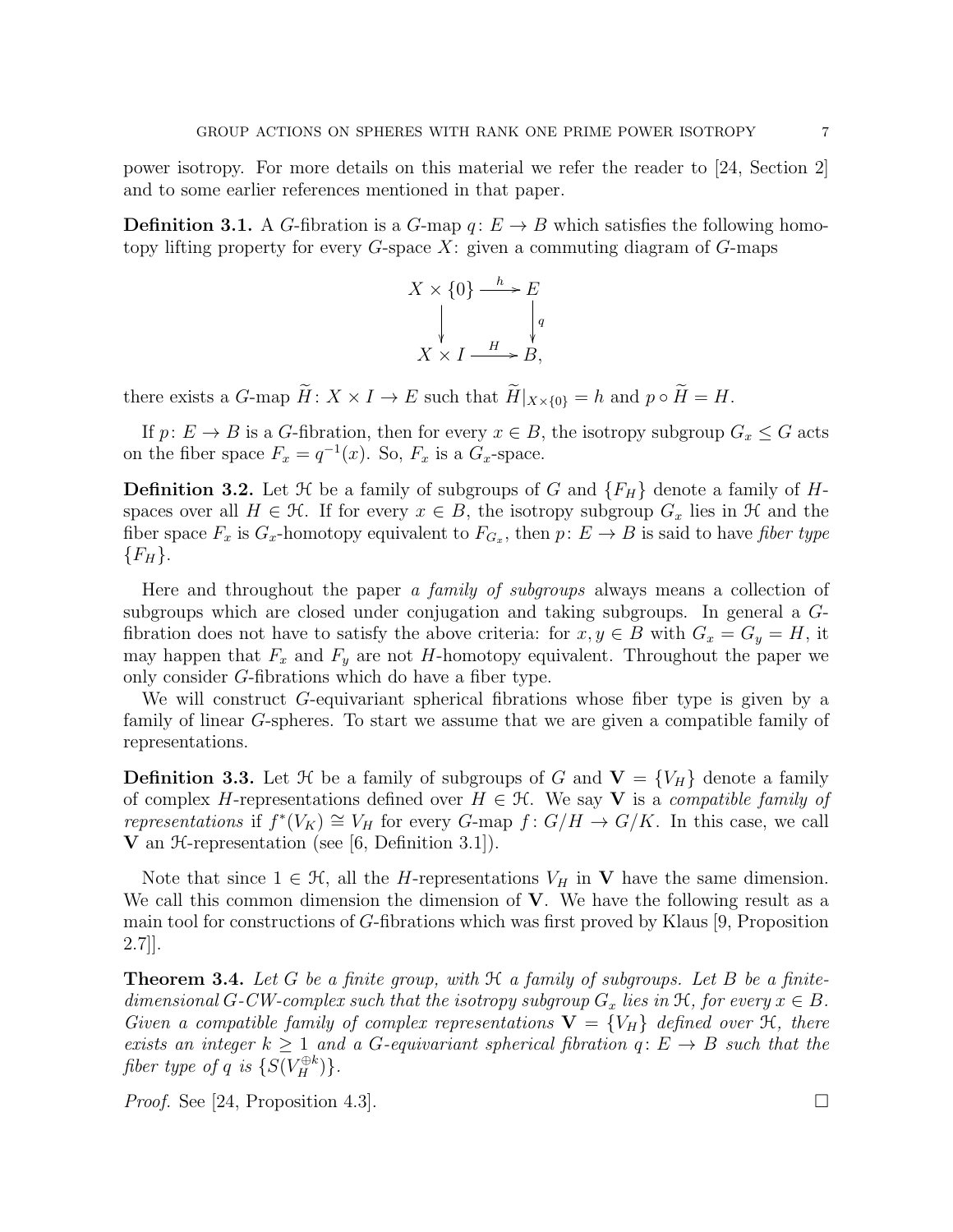We will apply this theorem to construct a G-fibration over a base space with prime power isotropy. As before, let P denote the family of all subgroups of G with prime power order, and  $\mathcal{F}_p$  denote the family of all p-subgroups of G.

**Lemma 3.5.** Let G be a finite group and  $\{V_p\}$  be a G-invariant family of Sylow representations (see Definition 1.1). For each  $H \in \mathcal{F}_p$ , let  $V_H$  be the representation obtained from  $V_p$  via the map

$$
H \xrightarrow{c^g} gHg^{-1} \hookrightarrow G_p
$$

where  $c<sup>g</sup>$  denotes the conjugation map  $h \mapsto ghg^{-1}$  and the second map is the inclusion map (the element  $g \in G$  is chosen arbitrarily such that  $gHg^{-1} \leq G_p$ ). Then the collection  $\mathbf{V} = (V_H)_{H \in \mathcal{P}}$  is a compatible family of representations over  $\mathcal{P}$ .

*Proof.* We only need to check that when  $H, K \leq G_p$  are such that  $H = gKg^{-1}$  for some  $g \in G$ , then  $(c^g)^*(V_H) \cong V_K$  as K-representations. Note that the isomorphism holds because for every  $x \in K$ , we have

$$
(c^{g})^{*}(\chi_{p})(x) = \chi_{p}(gxg^{-1}) = \chi_{p}(x)
$$

by the character formula given in Definition 1.1. This also shows that the compatible family  ${V_H}$  does not depend on the elements  $g \in G$  chosen to define it (up to isomor- $\Box$ 

Suppose that we are given a G-invariant family of Sylow representations  $\{V_p\}$ . Then by Lemma 3.5, this gives a compatible family of representations  $V = (V_H)$ . Let B be the G-CW-complex constructed in Proposition 2.1. By applying Proposition 3.4 to the base space B with family V, we obtain a G-equivariant spherical fibration  $q: E \to B$  with fiber type  $\{S(V_H^{\oplus k})\}_{H \in \mathcal{P}}$  for some  $k \geq 1$ .

The total space  $E$  satisfies the certain properties which will be used in our construction of finite homotopy G-spheres.

**Definition 3.6.** A G-map  $f: X \rightarrow Y$  between two G-spaces is called a p-local Gequivalence if for every subgroup  $H \leq G$ , the map on fixed point sets  $f^H: X^H \to Y^H$ induces an isomorphism on  $\mathbb{Z}_{(p)}$ -homology.

We say that two G-spaces X and Y are p-locally G-equivalent if for some k there is are G-spaces  $\{X_i\}$  and  $\{Y_i\}$ , for  $0 \leq i \leq k$ , such that  $X_0 = X$  and  $Y_k = Y$ , together with two families of G-maps  $X_i \to Y_i$  for  $i \geq 0$ , and  $X_i \to Y_{i-1}$  for  $i > 0$ , which are p-local G-equivalences.

Now we prove the main result of this section.

**Proposition 3.7.** Let G be a finite group, and let  $\{V_p\}$  be a G-invariant family of Sylow representations. Then there exists an integer  $k \geq 1$  and a finite-dimensional G-CWcomplex  $E$ , with isotropy in  $\mathcal{P}$ , satisfying the following properties:

- (i) E is homotopy equivalent to a sphere  $S^{2kn-1}$  where  $n = \dim V_p$ ;
- (ii) For every  $H \in \mathcal{P}$ , the fixed point subspace  $E^H$  is simply connected;
- (iii) For every  $p \mid |G|$ , there is a  $G_p$ -map  $j_p \colon S(V_p^{\oplus k}) \to E$  which is a p-local  $G_p$ equivalence.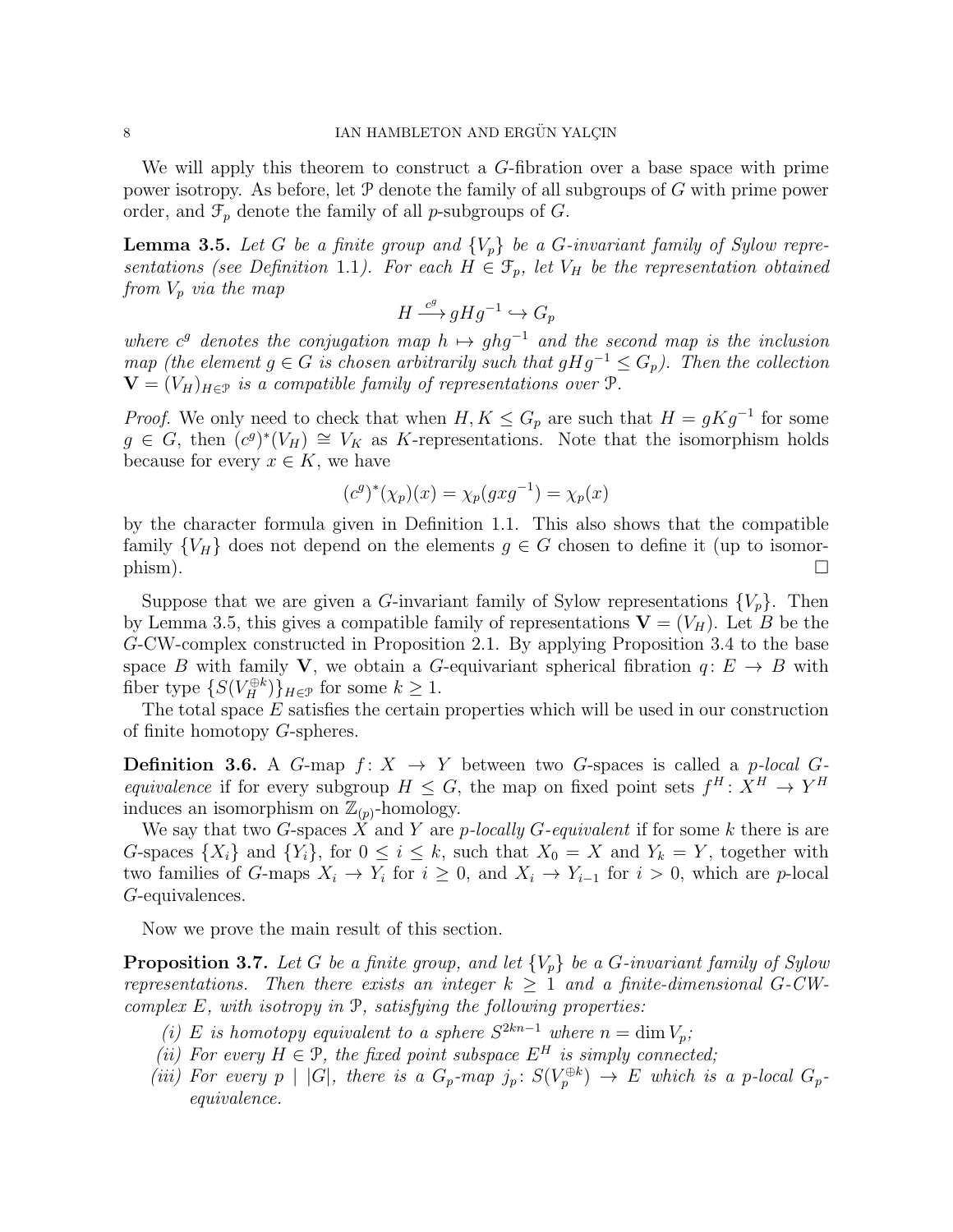*Proof.* Let B be a contractible  $G$ -CW-complex as in Theorem 2.1, and E be the total space of a fibration  $q: E \to B$  with fiber type  $\{S(V_H^{\oplus k})\}_{H \in \mathcal{P}}$  for some  $k \geq 1$ . By construction of the G-fibration, the total space  $E$  is a G-homotopy equivalent to a finite-dimensional G-CW-complex (see [24, Proposition 4.4]). Since B has isotropy in  $\mathcal{P}$ , the total space E has isotropy in P. Since B is contractible, E is homotopy equivalent to  $S^{2kn-1}$ .

For every  $H \leq G$ , the induced map  $q^H: E^H \to B^H$  on fixed subspaces is a fibration with fiber type  $F^H$ . We can assume that for every  $P \in \mathcal{F}_p$ , the fixed point subspace  $B<sup>H</sup>$  is simply connected (if not we can replace B with  $B * B$ ). We can also assume that the subspaces  $F<sup>H</sup>$  are simply connected by replacing k with a larger integer if necessary. Using the long exact homotopy sequence for the fibration  $F^H \to E^H \to B^H$ , we obtain that  $E^H$  is simply connected for every  $H \in \mathcal{P}$ .

For second statement, observe that for every  $p \mid |G|$ , the fixed point space  $B^{G_p}$  is nonempty, by P. A. Smith Theory. If we take  $x \in B^{G_p}$ , then the inclusion map  $i_x \colon \{x\} \to B^{G_p}$ induces a  $G_p$ -map  $j_x \colon F_x \to E$ , where  $F_x = q^{-1}(x)$ . By the definition of fiber type, we have  $F_x \simeq S(V_p^{\oplus k})$  as a  $G_p$ -space. We define  $j_p$  as the composite  $S(V_p^{\oplus k}) \simeq F_x \xrightarrow{j_x} E$ which is a  $G_p$ -map. For each subgroup  $H \leq G_p$ , we have a fibration diagram:



Since  $i_x^H$  induces a  $\mathbb{Z}_{(p)}$ -homology isomorphism, the map  $j_x^H$  also induces a  $\mathbb{Z}_{(p)}$ -homology isomorphism. This can be seen easily by a spectral sequence argument. Note that  $B<sup>H</sup>$  is simply connected, so the  $E_2$ -term of the Serre spectral sequence for the second fibration is of the form  $E_2^{i,j} = H^i(B^H; H^j(F_x^H, \mathbb{Z}_{(p)}))$  with untwisted coefficients. By comparing two spectral sequences, we see that  $j_x^H$  induces an isomorphism on  $\mathbb{Z}_{(p)}$ -homology. This shows that  $j_p$  is a p-local  $G_p$ -equivalence.

### 4. p-local G-CW-surgery

Let G be a finite group,  $\mathcal P$  denote the family of subgroups of G with prime power order, and  $\{V_p\}$  be a G-invariant family of Sylow representations  $V_p: G_p \to U(n)$  over all primes  $p$  dividing the order of  $G$ . In Section 3, we proved that there is a finite-dimensional G-CW-complex E, with isotropy in P, homotopy equivalent to  $S^{2kn-1}$  for some  $k \geq 1$ , satisfying some further fixed point properties.

To prove Theorem B we will need to replace  $E$  with a finite  $G$ -CW-complex X having properties similar to E, with possibly a larger  $k \geq 1$ . We will do this by applying the G-CW-surgery techniques introduced in [12] to a particular G-map (see also [22]).

By part (iii) of Proposition 3.7, there is a  $G_p$ -map  $j_p: S(V_p^{\oplus k}) \to E$  which induces a  $\mathbb{Z}_{(p)}$ -homology isomorphism on fixed subspaces, for every  $p \mid |G|$ . Using these maps we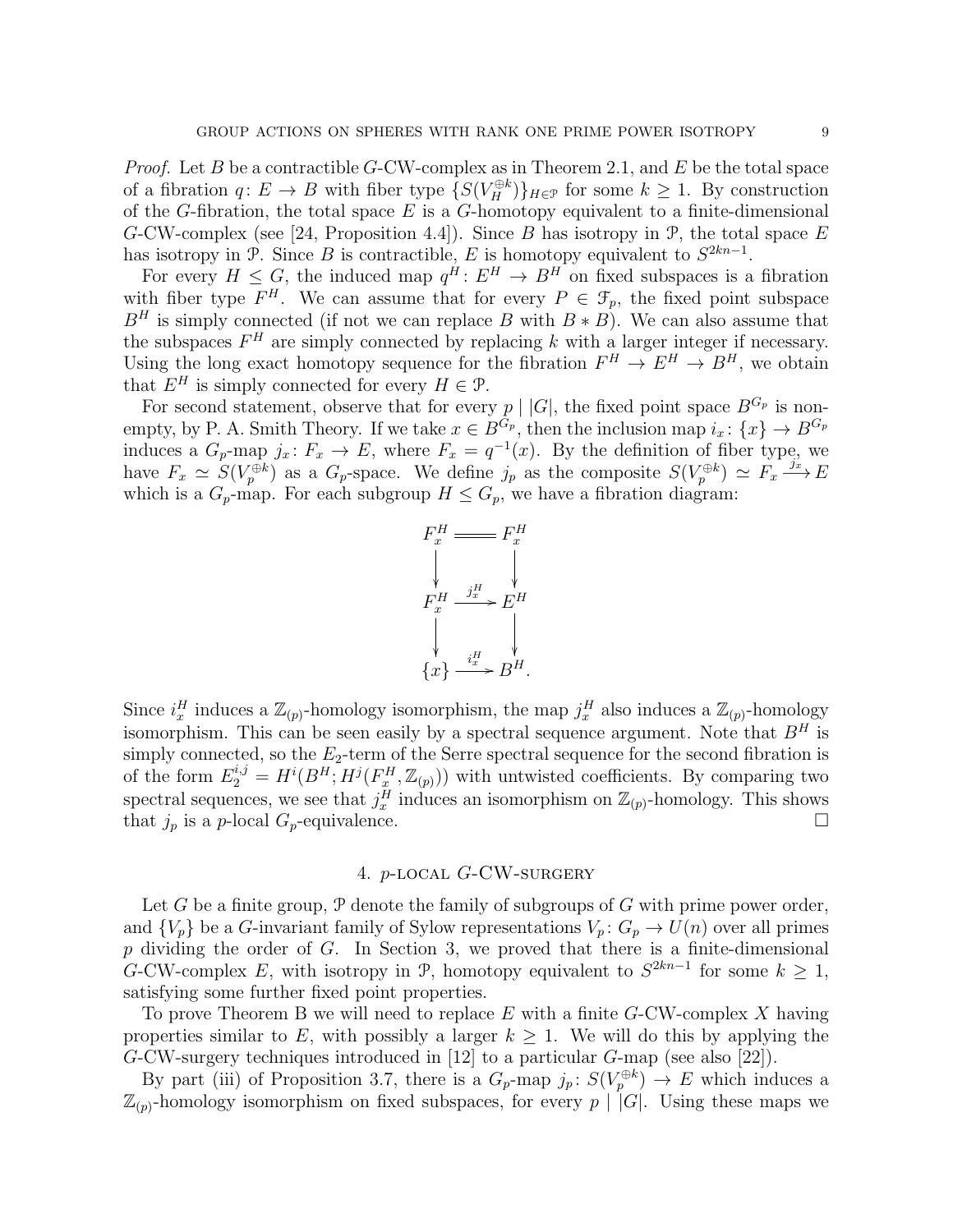can define a G-map

$$
f_0 \colon \coprod_{p||G|} G \times_{G_p} S(V_p^{\oplus k}) \to E
$$

by taking  $f_0(g, x) = gj_p(x)$  for every  $g \in G$  and  $x \in S(V_p^{\oplus k})$ . It is clear that  $f_0$  is welldefined and it is a G-map, where the G-action on  $G \times_{G_p} S(V_p^{\oplus k})$  is by left multiplication. We will apply G-CW-surgery methods to this map to convert it to a homotopy equivalence.

The first step of this surgery method is to get a p-local homology equivalence on  $H$ fixed subspaces for every nontrivial p-subgroup  $H \leq G$ . We will do this step-by-step by a downward induction starting from Sylow  $p$ -subgroups. At a particular step  $H$  we will need to attach cells to complete that step. The following proposition is the main result of this section and it states exactly what we will need to complete a particular step in the downward induction.

**Proposition 4.1.** Let G be a finite group and  $f: X \to Y$  be a G-map between two simply connected G-CW-complexes, with isotropy subgroups in  $\mathcal{F}_p$ , such that

- (i) X is a finite complex and  $X^P$  is an odd-dimensional  $\mathbb{Z}_{(p)}$ -homology sphere for every p-subgroup  $1 \neq P \leq G$ ;
- (ii) Y is a finite-dimensional complex with finitely generated  $\mathbb{Z}_{(p)}$ -homology;
- (iii) The Euler characteristic  $\sum_i \dim_{\mathbb{Q}}(-1)^i[H_i(Y;\mathbb{Q})] = 0 \in R_{\mathbb{Q}}(G)$ , the rational representation ring of G.

If for every p-subgroup  $1 \neq P \leq G$ , the induced map  $f^P \colon X^P \to Y^P$  on fixed point sets is a  $\mathbb{Z}_{(p)}$ -homology equivalence, then by attaching finitely many free G-orbits of cells to X, we can extend f to a  $\mathbb{Z}_{(p)}$ -homology equivalence  $f' : X' \to Y$ .

Given a G-map  $f: X \to Y$  between two G-CW-complexes, we define the *n*-th homotopy group of f, denoted by  $\pi_n(f)$ , as the equivalence classes of pairs of maps  $(\alpha, \beta)$  such that the diagram

$$
S^{n-1} \xrightarrow{i} D^n
$$

$$
\downarrow \alpha \qquad \qquad \downarrow \beta
$$

$$
X \xrightarrow{f} Y
$$

commutes, where  $i: S^{n-1} \to D^n$  is the inclusion map of the boundary of  $D^n$ . The equivalence relation is given by a pair of homotopy that fits into a similar diagram. It is easy to show that  $\pi_n(f)$  isomorphic to the n-th homotopy group of the pair  $\pi_n(Z_f, X)$ , where  $Z_f$  denotes the mapping cylinder  $(X \times I) \cup_f Y$ . We consider X as a subspace by identifying X with  $X \times \{0\}$ .

In a similar way, we can define relative homology group of a  $G$ -map  $f: X \to Y$  in coefficients in  $R$  as follows:

$$
K_*(f;R) := H_*(Z_f, X;R) \cong \widetilde{H}_*(M_f;R),
$$

following the notation in [12], where  $M_f$  denotes the mapping cone of f. We recall the relative Hurewicz theorem for homotopy groups of pairs.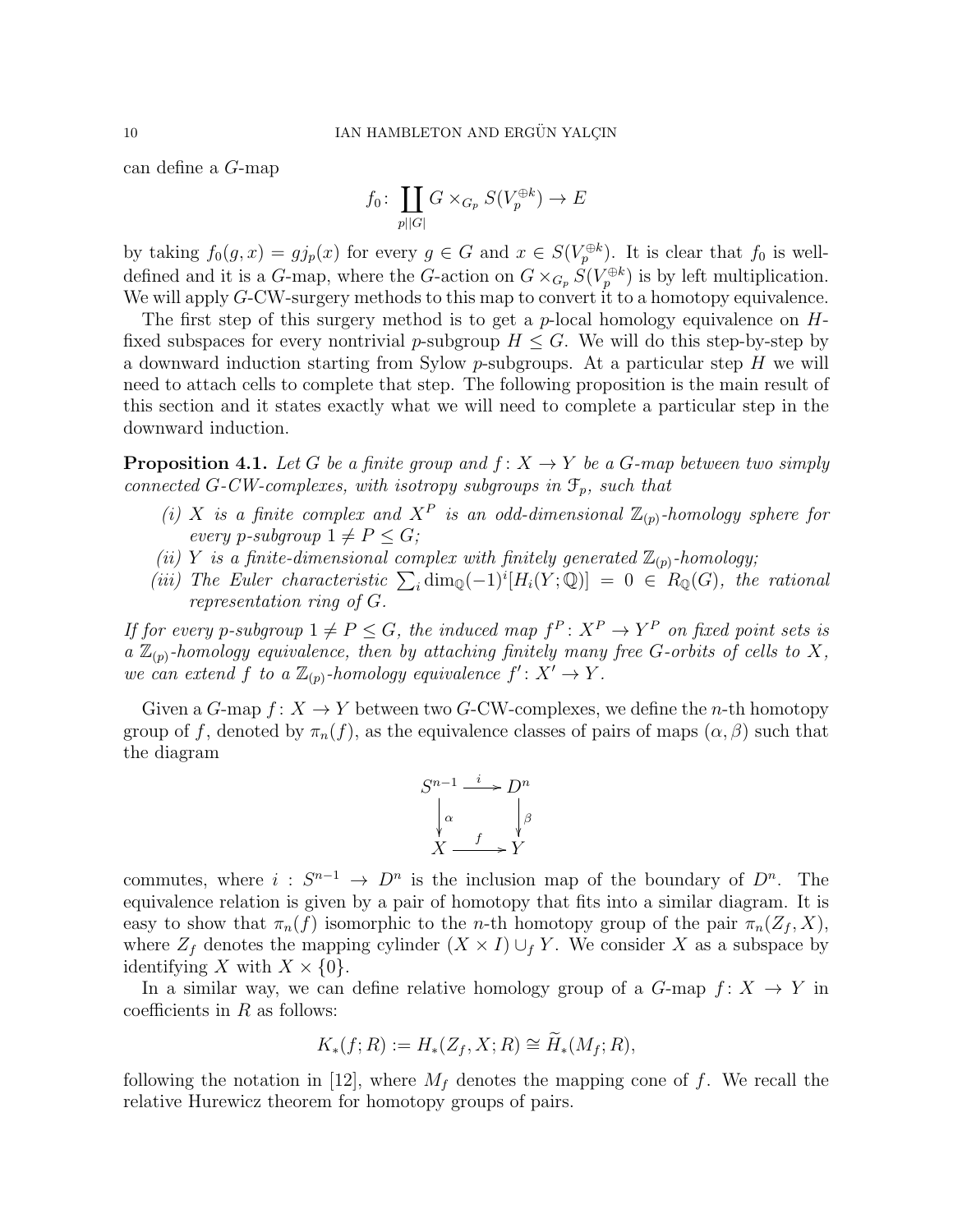**Lemma 4.2.** Let  $R = \mathbb{Z}$  or  $\mathbb{Z}_{(p)}$  for some prime p, and let  $f: X \to Y$  be a map between two simply connected spaces. For  $n \geq 2$ , if  $\pi_i(f) \otimes R = 0$  for all  $i < n$ , then  $K_n(f; R) = 0$ for all  $i < n$  and the Hurewicz map  $\pi_n(f) \otimes R \to K_n(f; R)$  is an isomorphism.

*Proof.* See [14, Theorem 7.5.4].

The Hurewicz theorem allows us to realize homology classes as homotopy classes. We kill the corresponding homotopy class by attaching free orbits of cells to  $X$  and extending the map f. If the homotopy class is represented by a pair of maps  $(\alpha, \beta)$  as above, then the space X' is defined as the space  $X' = X \cup_{\alpha} D^n$  and the map  $f' : X' \to Y$  is defined by

$$
f'(x) = \begin{cases} f(x) & \text{if } x \in X \\ \beta(x) & \text{if } x \in D^n \end{cases}
$$

In the homotopy group  $\pi_n(f')$ , the homotopy class for the pair  $(\alpha, \beta)$  is now zero and this cell attachment does not introduce any more homotopy classes at dimensions  $i \leq n$ .

Let  $f: X \to Y$  be a G-map as in Proposition 4.1. By applying this cell attachment method we can assume that f is extended to a map  $f_1: X_1 \to Y$  such that  $d := \dim X_1 >$  $\dim Y$  and  $f_1$  induces an  $\mathbb{Z}_{(p)}$ -homology isomorphism in dimensions  $i < d$ . Since Y has finitely generated  $\mathbb{Z}_{(p)}$ -homology, in the process only finitely many free G-orbits are attached to X. So  $X_1$  is still a finite complex.

Note that  $K_i(f_1; \mathbb{Z}_{(p)})$  is nonzero only at dimension  $i = d + 1$ , and

$$
M := K_{d+1}(f_1; \mathbb{Z}_{(p)}) \cong H_d(X_1; \mathbb{Z}_{(p)}).
$$

Since  $X_1$  is a finite complex and  $d = \dim X_1$ , as a  $\mathbb{Z}_{(p)}$ -module M is a finitely generated and torsion free. We claim that M is a free  $\mathbb{Z}_{(p)}G$ -module. First we prove a lemma which shows, in particular, that M is projective.

**Lemma 4.3.** Let  $R = \mathbb{Z}$  or  $\mathbb{Z}_{(p)}$ , and let  $f: X \to Y$  be a G-map such that  $d := \dim X >$  $\dim Y$  and f induces an R-homology isomorphism on dimensions  $i < d$ . Assume also that for every  $1 \neq H \leq G$ , the induced map  $f^H: X^H \to Y^H$  on fixed point subspaces is an R-homology equivalence. Then  $K_{d+1}(f;R)$  is a projective RG-module.

*Proof.* Let  $X^s = \bigcup_{1 \neq H \leq G} X^H$  and  $f^s: X^s \to Y^s$  denote the the restriction of f to the singular set. For every nontrivial subgroup  $H \leq G$ , the induced map  $f^H: X^H \to Y^H$ is an R-homology equivalence. This gives, in particular, that  $f^s: X^s \to Y^s$  is an Rhomology equivalence. Let  $Z_f^s := X \cup Z_{f^s}$ . Consider the homology sequence for the triple  $(Z_f, Z_f^s, X)$  with coefficients in R:

$$
\cdots \to H_i(Z_f^s, X) \to H_i(Z_f, X) \to H_i(Z_f, Z_f^s) \to H_{i-1}(Z_f^s, X) \to \cdots
$$

We have

$$
H_i(Z_f^s, X) = H_i(X \cup Z_{f^s}, X) \cong H_i(Z_{f^s}, X^s) = 0
$$

for all *i*, because  $f^s$  is an R-homology equivalence. From this we obtain that  $H_i(Z_f, Z_f^s) \cong$  $H_i(Z_f, X)$ , hence  $H_i(Z_f, Z_f^s; R) = 0$  for  $i < d+1$  and it is isomorphic to  $K_{d+1}(f; R)$  when  $i = d + 1.$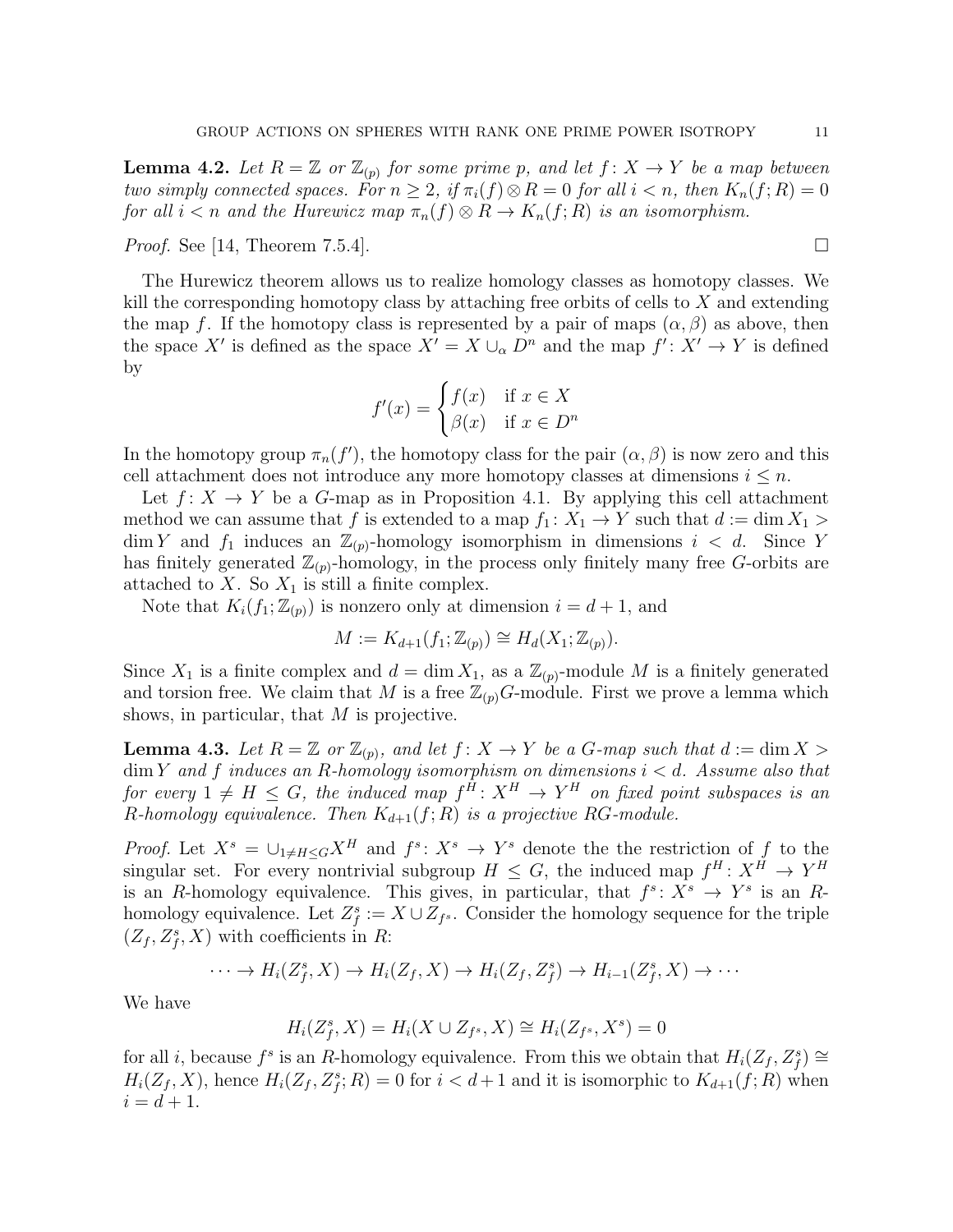The chain complex for the pair  $(Z_f, Z_f^s)$  in R-coefficients gives an exact sequence of RG-modules

$$
0 \to K_{d+1}(f;R) \to C_{d+1}(Z_f, Z_f^s; R) \to \cdots \to C_0(Z_f, Z_f^s; R) \to 0.
$$

For all *i*, the modules  $C_i(Z_f, Z_f^s; R)$  are free RG-modules, hence this exact sequence splits and  $K_{d+1}(f;R)$  is a projective RG-module.

Applying this lemma to the map  $f_1: X_1 \to Y$  constructed above, we obtain that  $M =$  $K_{d+1}(f_1; \mathbb{Z}_{(p)}) \cong H_d(X_1; \mathbb{Z}_{(p)})$  is a projective  $\mathbb{Z}_{(p)}G$ -module. Now we show that M is a free  $\mathbb{Z}_{(p)}G$ -module.

**Lemma 4.4.** Let  $f: X \to Y$  be a G-map as in Proposition 4.1 and  $f_1: X_1 \to Y$  is the map obtained by attaching cells to X as above. Then,  $K_{d+1}(f_1; \mathbb{Z}_{(p)})$  is a finitely-generated free  $\mathbb{Z}_{(p)}G$ -module.

*Proof.* By Lemma 4.3,  $M = K_{d+1}(f_1; \mathbb{Z}_{(p)})$  is a projective  $\mathbb{Z}_{(p)}G$ -module. Let  $\mathbb{Q}M =$  $\mathbb{Q} \otimes M$ . By [12, Lemma 2.4], M is a free  $\mathbb{Z}_{(p)}G$ -module if  $\chi_{\mathbb{Q}M}(g) = 0$  for all  $1 \neq g \in G$ . Since  $M \cong H_d(X_1; \mathbb{Z}_{(p)})$  and  $X_1$  is a finite G-CW-complex, we can calculate  $\chi_{\mathbb{Q}M}$  using the the chain complex of  $X_1$ . Let

$$
0 \to C_d(X_1; \mathbb{Q}) \to C_{d-1}(X_1; \mathbb{Q}) \to \cdots \to C_0(X_1; \mathbb{Q}) \to 0
$$

be the chain complex for  $X_1$  in Q-coefficients. In rational representation ring of  $G$ , we have

$$
(-1)^{d}[H_d(X_1; \mathbb{Q})] + \sum_{i=0}^{d-1} (-1)^{i}[H_i(X_1; \mathbb{Q})] = \sum_{i=1}^{d} (-1)^{i}[C_i(X_1; \mathbb{Q})]
$$

Since  $f_1$  induces  $\mathbb{Z}_{(p)}$ -homology isomorphism at dimensions  $i < d$ , we get

$$
\sum_{i=0}^{d-1} (-1)^{i} [H_i(X_1; \mathbb{Q})] = \sum_{i=0}^{d-1} (-1)^{i} [H_i(Y; \mathbb{Q})] = 0
$$

by the assumption in Proposition 4.1. This gives that for every  $1 \neq g \in G$ ,

$$
(-1)^d \chi_{\mathbb{Q}M}(g) = \sum_{i=1}^d (-1)^i \dim_{\mathbb{Q}} C_i(X_1^g; \mathbb{Q}) = \sum_{i=1}^d (-1)^i \dim_{\mathbb{Q}} H_i(X_1^g; \mathbb{Q}) = \chi(X_1^{\langle g \rangle})
$$

Since for every p-group  $1 \neq H \leq G$ , the fixed point set  $X_1^H$  is an odd dimensional  $\mathbb{Z}_{(p)}$ homology sphere, we have  $\chi(X_1^H) = 0$  for every nontrivial p-subgroup  $H \leq G$ . When  $1 \neq H \leq G$  is a p'-subgroup, then  $X_1^H$  is empty, so again the Euler characteristic is zero. Hence  $\chi_{\mathbb{Q}M}(g) = 0$  for all  $1 \neq g \in G$ . We conclude that M is a free  $\mathbb{Z}_{(p)}G$ -module.  $\Box$ 

*Proof of Proposition 4.1.* Let  $f: X \rightarrow Y$  be a G-map as in Proposition 4.1, and let  $f_1: X_1 \to Y$  be the G-map obtained by attaching cells, as described above, so that  $f_1$  induces an  $\mathbb{Z}_{(p)}$ -homology isomorphism in dimensions  $i < d$ . By Lemma 4.4,  $M =$  $K_{d+1}(f_1; \mathbb{Z}_{(p)})$  is a finitely-generated free  $\mathbb{Z}_{(p)}G$ -module. By Lemma 4.2,

$$
K_{d+1}(f_1; \mathbb{Z}_{(p)}) \cong \pi_{d+1}(f_1) \otimes \mathbb{Z}_{(p)},
$$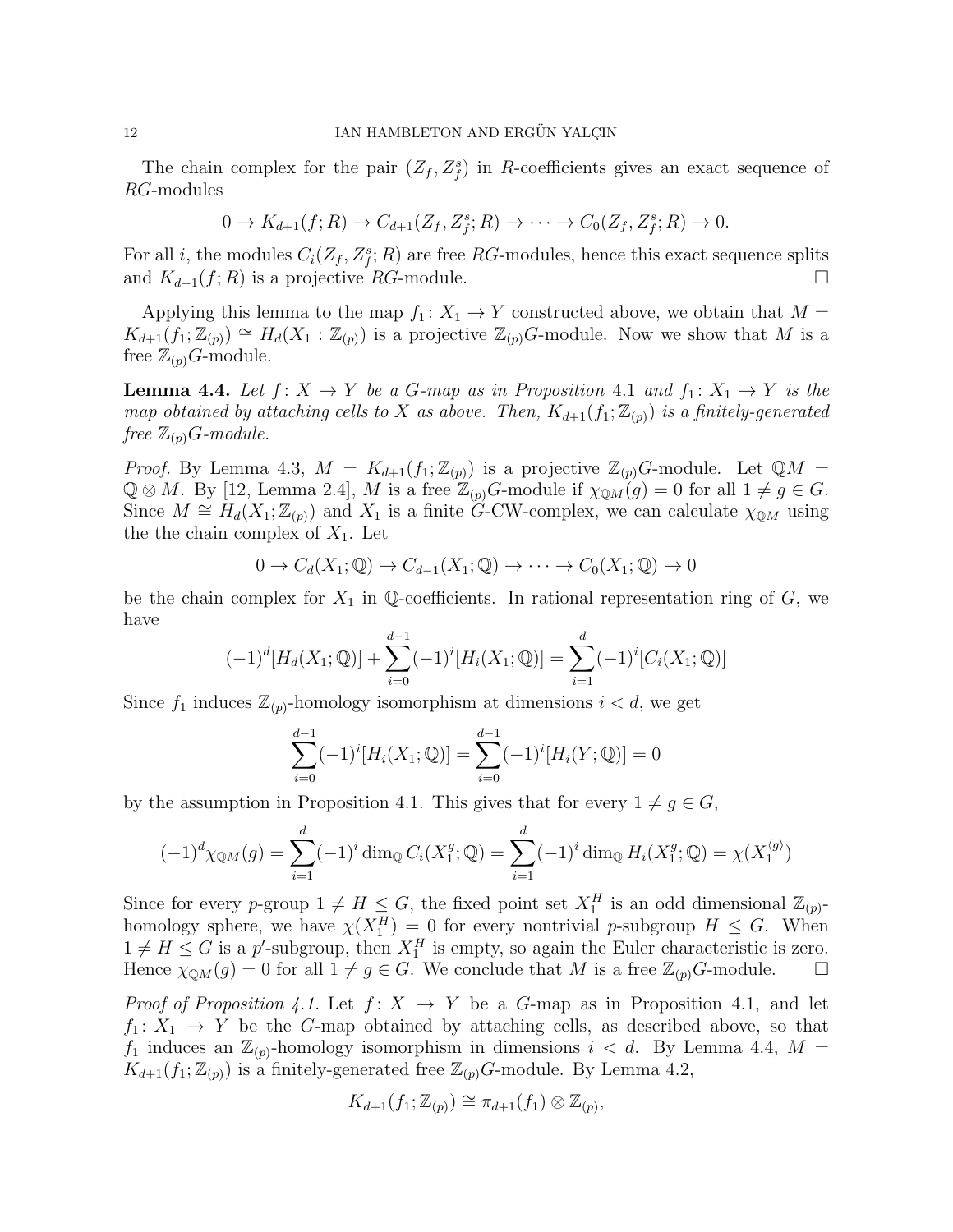and hence  $\pi_{d+1}(f_1)$  contains a finitely-generated free ZG-module  $M' \subseteq \pi_{d+1}(f_1)$  with index prime to p. We attach free orbits of G-cells to  $X_1$  using the pairs of maps  $(\alpha, \beta)$ representing homotopy classes of ZG-basis elements in M'. The resulting map  $f' : X' \to Y$ is a  $\mathbb{Z}_{(p)}$ -homology equivalence.

### 5. Proof of main theorems

In this section we prove Theorem A and Theorem B as stated in the introduction. Theorem A will follow from Theorem B almost directly by applying a theorem by Jackson [8, Theorem 47].

Let G be a finite group,  $\mathcal P$  denote the family of all subgroups of G with prime power order. Suppose we are given a G-invariant family of Sylow representations  $\{V_p\}$  over the primes dividing the order of G. We will construct a finite G-CW-complex  $X \simeq S^{2kn-1}$ such that for every  $p \mid |G|$ , the restriction of X to  $G_p$  is p-locally  $G_p$ -equivalent to  $S(V_p^{\oplus k})$ , for some  $k \geq 1$ . We showed in Section 4 that there is a G-map  $f_0: X_0 \to E$  where

$$
X_0 = \coprod_{p||G|} G \times_{G_p} S(V_p^{\oplus k})
$$

and E is the total space of the fibration constructed in Section 3. The  $G$ -map  $f_0$  is induced from the  $G_p$ -maps  $j_p: S(V_p^{\oplus k}) \to E$  which were introduced in Proposition 3.7.

We will first show that by a downward induction and by attaching cells at each step, we can extend the map  $f_0$  to a map  $f_1: X_1 \to E$  such that  $f_1^H: X_1^H \to E^H$  is a p-local homology equivalence for every nontrivial p-subgroup  $H \leq G$ . Since we work with unitary representations, the fixed point subspace  $E^H$  is an odd dimensional sphere with trivial  $N_G(H)/H$ -action. This implies in particular that as an  $N_G(H)/H$ -space the fixed point subspace  $E^H$  satisfies the Euler characteristic condition for the target space in Proposition 4.1.

To show that each step of the downward induction can be performed, suppose  $H$  is a nontrivial p-subgroup such that  $f_1^K$  is a p-local homology equivalence for every K with  $|K| > |H|$ . Consider the induced  $N_G(H)/H$  action on  $X_1^H$ . By Proposition 4.1, we can add free  $N_G(H)/H$ -orbits of cells to  $X_1^H$  to extend  $f_1^H$  to a p-local homology equivalence. In fact, by adding cells of orbit type  $G/H$  (instead of just  $N_H(H)/H$ -orbits) to  $X_1$  we can make  $X_1^L$  a mod-p equivalence for every  $L \leq G$  conjugate to G. This shows that downward induction can be carried out until we reach to a map  $f_1: X_1 \to E$  such that  $f_1^H$  is a p-local homology equivalence for every nontrivial p-subgroup  $H \leq G$ , for all the primes  $p \mid |G|$ .

As we did in the previous section, we can add free cells to  $X_1$  and extend  $f_1$  to a map  $f_2: X_2 \to E$  such that  $f_2$  induces a homotopy equivalence for dimensions  $i < d$  where  $d := \dim X_2 > \dim E.$ 

**Lemma 5.1.** The module  $\mathbb{Z}G$ -module  $M := K_{d+1}(f_2) \cong H_d(X_2, \mathbb{Z})$  is a finitely-generated projective module.

*Proof.* It is enough to show that for every  $p \mid |G|$ , the  $\mathbb{Z}_{(p)}G_p$ -module  $\text{Res}_{G_p}^G M \otimes \mathbb{Z}_{(p)}$  is projective. This follows from Lemma 4.3.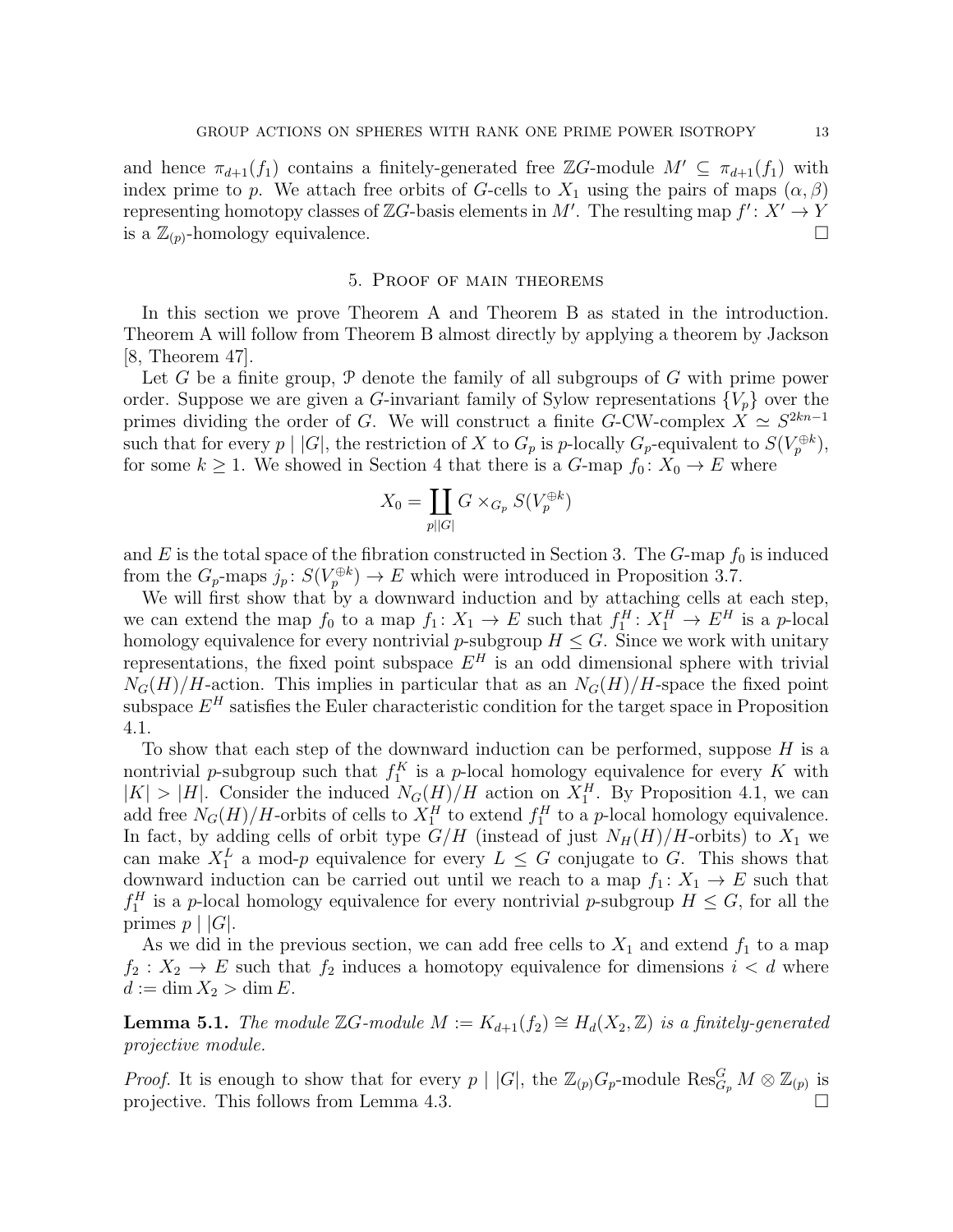In general, M does not have to be a free  $\mathbb{Z}G$ -module, but we will obtain this condition by taking further joins. To describe the obstructions for finiteness, we need to introduce more definitions.

**Definition 5.2.** Let X be a finite G-CW-complex which has integral homology of an  $m$ dimensional (orientable) sphere for  $i \leq m$  and for each  $i \geq m+1$ , assume that  $H_i(X,\mathbb{Z})$ is a projective  $\mathbb{Z}G$ -module. Then we say X is a G-resolution of an m-sphere.

Let  $K_0(\mathbb{Z}G)$  denote the Grothendieck ring of finitely generated projective  $\mathbb{Z}G$ -modules, modulo finitely generated free modules. We define the finiteness obstruction of G-resolution of an m-sphere as follows:

**Definition 5.3.** Let X be a G-resolution of an  $m$ -sphere. The finiteness obstruction of X is defined as an element in  $K_0(X)$  as follows:

$$
\sigma(X) = \sum_{i=m+1}^{\dim X} (-1)^i [H_i(X)] \in \widetilde{K}_0(\mathbb{Z}G).
$$

We have the following observation:

**Lemma 5.4.** Let  $X_1$  and  $X_2$  be G-resolutions of spheres of dimensions  $m_1-1$  and  $m_2-1$ . Then the join space  $X_1 * X_2$  is a resolution of a sphere of dimension  $m_1 + m_2 - 1$ . Moreover, we have  $\sigma(X_1 * X_2) = (-1)^{m_2} \sigma(X_1) + (-1)^{m_1} \sigma(X_2)$ .

*Proof.* Since tensor product (over  $\mathbb{Z}$ ) of a projective module with any torsion-free  $\mathbb{Z}G$ module is projective, it is easy to see that all the homology above the dimension  $m_1 +$  $m_2 - 1$  will be projective. So,  $X_1 * X_2$  is a G-resolution. Moreover, the tensor product of any two finitely generated projective  $\mathbb{Z}G$ -modules is stably free as a  $\mathbb{Z}G$ -module (See [4, Proposition 7.7). So the only homology groups that contribute nontrivially to  $\sigma(X_1 * X_2)$ will be the homology modules of the form  $H_i(X_1) \otimes H_{m_2-1}(X_2)$ , with  $i \geq m_1$ , or of the form  $H_{m_1-1}(X_1) \otimes H_i(X_2)$ , with  $i \geq m_2$ .

By Swan [16, Prop. 9.1], the obstruction group  $K_0(\mathbb{Z}G)$  is a finite abelian group, so we can apply the above lemma to conclude that there is a positive integer  $l$ , such that  $\sigma(*_lX_2) = 0$ . Note that  $f_2$  induces a G-map  $*_l f_2 : *_l X_2 \to *_l E$ . We need the following result to complete the proof of Theorem B.

**Lemma 5.5.** Let X be a G-resolution of an  $(m-1)$ -dimensional sphere and let  $f: X \to E$ be a G-map which induces a homotopy equivalence in dimensions  $\leq m-1$ . If  $\sigma(X) = 0$ in  $\widetilde{K}_0(\mathbb{Z}G)$ , then by adding finitely many free cells to X, the G-map f can be extended to a G-map  $f' : X' \to E$  which induces an isomorphism on homology.

*Proof.* By adding free cells to X above dimension  $m-1$ , we can assume we have a map  $f_1: X_1 \to E$  such that all the homology of  $X_1$  is concentrated at  $d = \dim X_1 > m - 1$ . Then, it is easy to see that  $(-1)^d[H_d(X_1)] = \sigma(X_1) = 0$ , hence  $H_d(X_1)$  is stably free. By adding free cells to  $X_1$  at dimension d and  $d-1$ , we can kill all the remaining homology and extend f to a G-map  $f' : X' \to E$  which induces an isomorphism on homology.  $\square$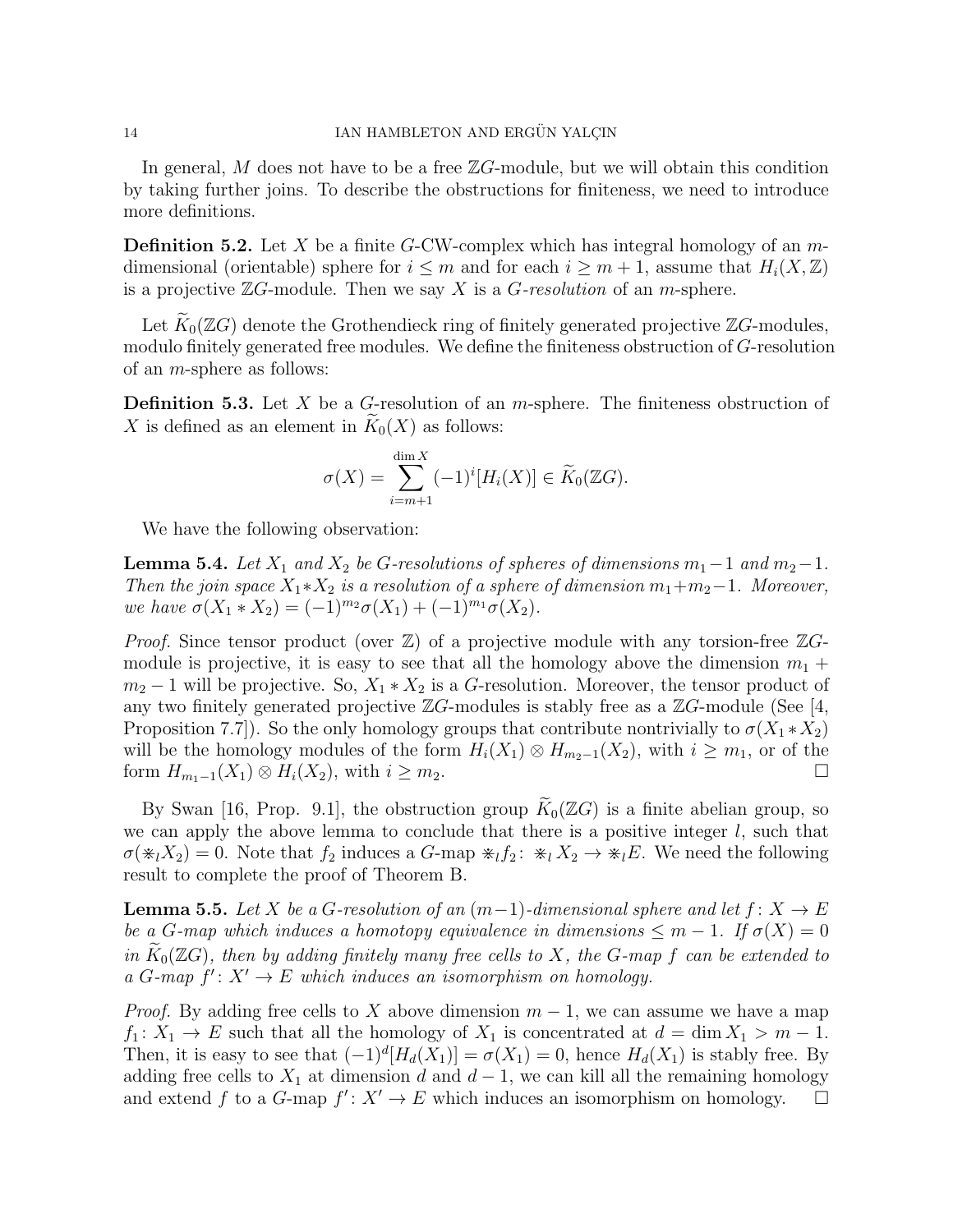*Proof of Theorem B.* Starting from the map  $f_0: X_0 \to E$ , we first apply p-local surgery methods to get a map  $f_1: X_1 \to E$  which induced a p-local homology equivalence on fixed points  $X_1^H \to E^H$  for every nontrivial p-subgroup  $H \leq G$ . This is done by a downward induction as described above. Then we add free orbits of cells to  $X_1$  to obtain a map  $f_2: X_2 \to E$  where  $X_2$  is a G-resolution. Here we use Lemma 5.1 to conclude that  $X_2$  is indeed a G-resolution. Finally we use Lemma 5.4 and 5.5 to kill the remaining homology by taking further joins.

As a result of the above construction we obtain a finite  $G$ -CW-complex  $X$  and a  $G$ -map  $f: X \to \dot{\ast}_l E$  which induces a homotopy equivalence. Since  $\dot{\ast}_l E \simeq S^{2kln-1}$ , it follows that X is homotopy equivalent to a sphere of dimension  $2kln - 1$ . For every p | |G|, we have  $G_p$ -maps  $X \to E$  and  $S(V_p^{\oplus lk}) \to E$  which induce p-local homology equivalences on fixed points. So  $\text{Res}_{G_p}^G X$  and  $S(V_p^{\oplus lk})$  are *p*-locally  $G_p$ -equivalent.

Before giving a proof for Theorem A, we recall the following definition.

**Definition 5.6.** A finite group G has a *p*-effective representation if it has a representation  $V_p: G_p \to U(n)$  which respects fusion (see Definition1.1) and satisfies  $\langle V_p|_E, 1_E \rangle = 0$  for each elementary abelian p-subgroup  $E \leq G$  with rank  $E = \text{rank}_p G$ .

*Proof of Theorem A.* Let G be a finite group of rank two which is  $Qd(p)$ -free. By Jackson [8, Theorem 47], for each  $p \mid |G|$ , there is a p-effective representation  $V_p$ . By taking multiples of these representations if necessary, we can assume that they have a common dimension. This gives a G-invariant family  $\{V_p\}$  such that  $\langle V_p|_E, 1_E \rangle = 0$  for every elementary abelian p-subgroup  $E \leq G$  with rank  $E = 2$ . Applying Theorem B to this  $G$ -invariant family, we obtain a finite  $G$ -CW-complex  $X$  homotopy equivalent to a sphere  $S^{2kn-1}$ , for some  $k \geq 1$ , such that  $\text{Res}_{G_p}^G X$  is p-locally  $G_p$ -equivalent to  $S(V_p^{\oplus k})$ , for every  $p \mid |G|$ . In particular, for every p-subgroup  $H \leq G$ , the fixed point space  $X^H$  has the same p-local homological dimension as the fixed point sphere  $S(V_p^{\oplus k})^H$ . Since  $S(V_p)^E = \emptyset$ , we have  $S(V_p^{\oplus k})^H = \emptyset$  for every subgroup  $H \leq G$  with rank $(H) = 2$ . Hence the isotropy subgroups of X are all rank one subgroups with prime power order.  $\Box$ 

#### **REFERENCES**

- [1] A. Adem and J. H. Smith, Periodic complexes and group actions, Ann. of Math. (2) 154 (2001), 407–435.
- [2] K. S. Brown, Cohomology of groups, Springer-Verlag, New York, 1994, Corrected reprint of the 1982 original.
- [3] J. F. Davis and T. tom Dieck, Some exotic dihedral actions on spheres, Indiana Univ. Math. J. 37 (1988), 431–450.
- [4] I. Hambleton, S. Pamuk, and E. Yalçın, Equivariant CW-complexes and the orbit category, Comment. Math. Helv. 88 (2013), 369–425.
- [5] I. Hambleton and E. Yalçın, *Homotopy representations over the orbit category*, Homology Homotopy Appl. 16 (2014), 345–369.
- [6] , Group actions on spheres with rank one isotropy, preprint (arXiv:1302.0507).
- [7] S. Jackowski, J. McClure, and B. Oliver, Homotopy classification of self-maps of BG via G-actions. I, Ann. of Math. (2) 135 (1992), 183–226.
- [8] M. A. Jackson,  $\mathrm{Od}(p)$ -free rank two finite groups act freely on a homotopy product of two spheres, J. Pure Appl. Algebra 208 (2007), 821–831.